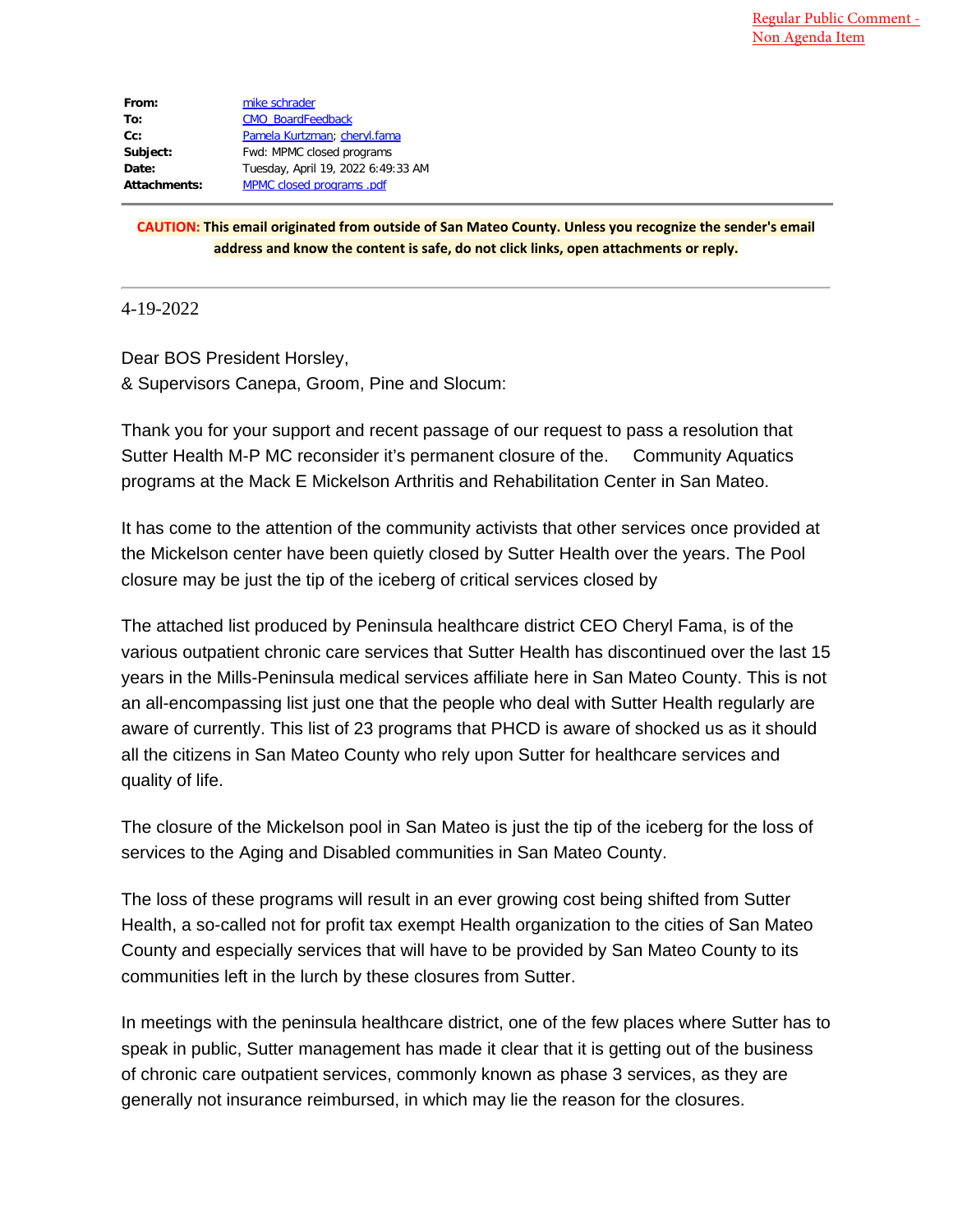The county of San Mateo and it's aging and disabled commissions need to begin planning now for the loss of these services and how to replace them when the major not for profit tax exempt healthcare providers in the county have decided that they don't want any part of anything that isn't acute care, read that high dollar third party reimbursed services.

A final question to consider is that there's an obligation under IRS law that non-profit tax exempt health organizations give back to their communities to reflect the fiscal advantage their tax exemption provides for them. One needs to ask that if they're discontinuing programs instead of offering programs that address the communities Healthcare needs then why are they receiving tax exemptions?

Is it so they can continue to grow their cash and investments nest egg of 7.8 billion? And what are they doing with that money since they don't have shareholders? Many Sutter executives receive multi million dollar compensation packages. Is there a reason the public should be subsidizing their operations given the extensive services they are discontinuing, that's typified in this document from Peninsula healthcare district.

Now is the time for the county of San Mateo to begin planning on how to provide the services that their aging and disabled communities need on an increasing basis as time goes on.

Now is the time to investigate what are the operating goals of Non profit tax exempt healthcare organizations that have no stockholders to answer to. Who do they answer to? What happens to those funds saved by them when cutting extensive chronic care quality of live services? And what if anything can the citizens providing them tax exemptions expect in return for their now increased 'profitability'?

Mike Schrader 650-208-9366 text and voice

 $CC:$ 

CEOs Peninsula & Sequoia Healthcare Districts Warm Water Wellness Inc San Mateo Daily Journal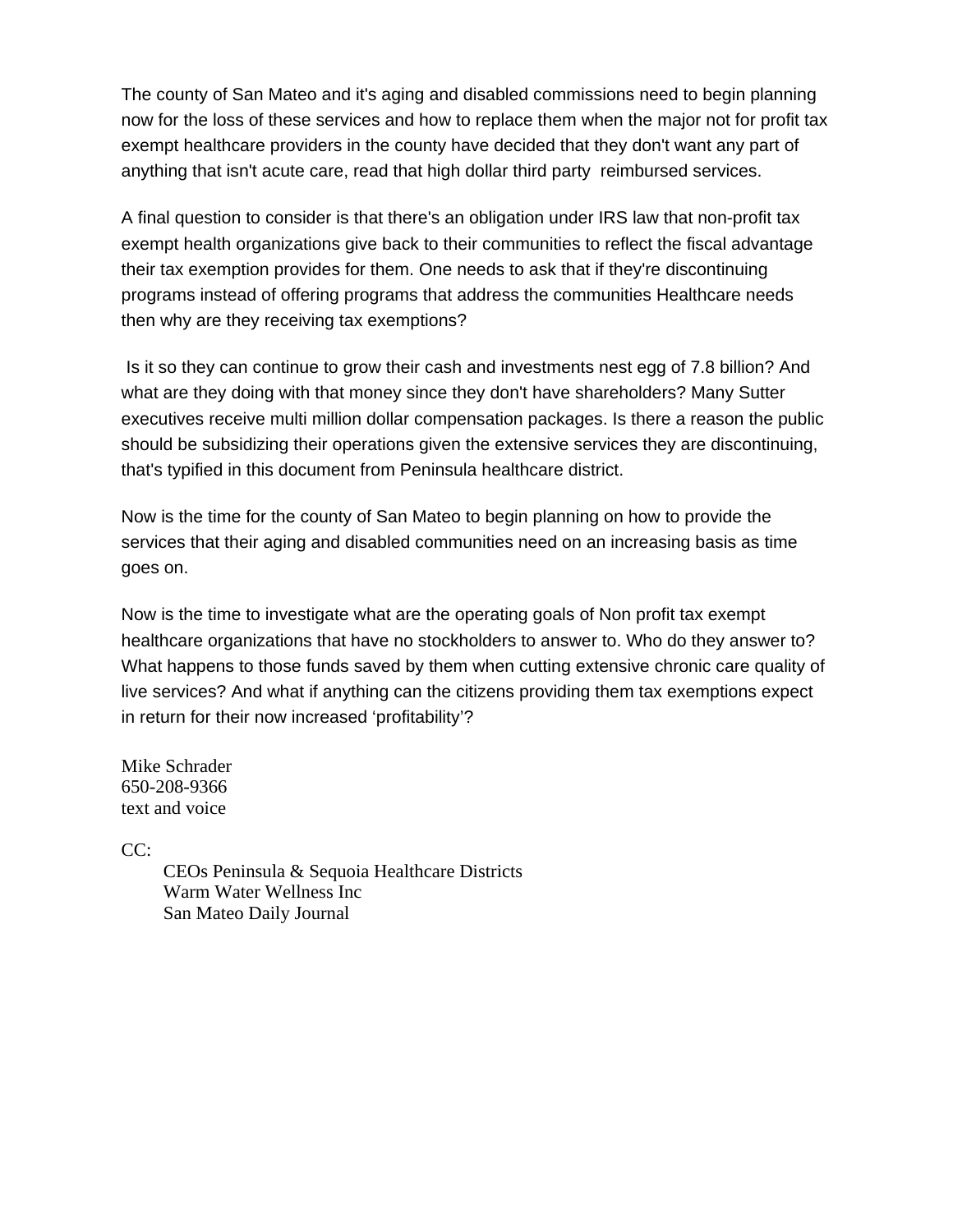

DATE: March 31, 222

TO: Michael Shrader

FROM: Cheryl Fama, CEO

RE: MPMC Programs Closed in past 15 years

Per your request, the list that follows represents the programs that were either closed or turned over to another operator by Sutter/Mills-Peninsula Medical Center in the past 15 years. The source of my information is my direct knowledge and input from former MPMC employees. I've listed programs in alphabetical order as I did not have dates of closure on all to make a chronological listing meaningful.

Acute Rehabilitation Unit Adult/child/teen Metabolic programs Aquatics 2000 (independent exercise, group pool classes, physical therapy) Arthritis Center Bariatric Program (Weigh to Go) Cardiac Rehab, PT, & OT at 1875 Trousdale 2018 Community Education (High volume of regularly scheduled lectures and health screenings) Ease Into Exercise (Class for older adults held at 1720 ECR under Senior Focus umbrella) Healing Store 2009 Integrative Medicine Massage Therapy 2009 Outpatient Diabetes Program Pediatric Unit Phase 3 Cardiac Rehab/Phase 3 Pulmonary Rehab (closed vs not re-started since COVID?) Post Physical Therapy (one on one exercise with Exercise Physiologist after PT concluded) Post Stroke Program (group exercise program with RN and Exercise Physiologist) Recovery Care Unit (post-surgery) Renal Dialysis Center (Now operated by DaVita) Senior Focus 2021 Skilled Nursing (Now Peninsula Post-Acute & Rehab) Travel Medicine Watsu 2009 (Aquatic Massage)